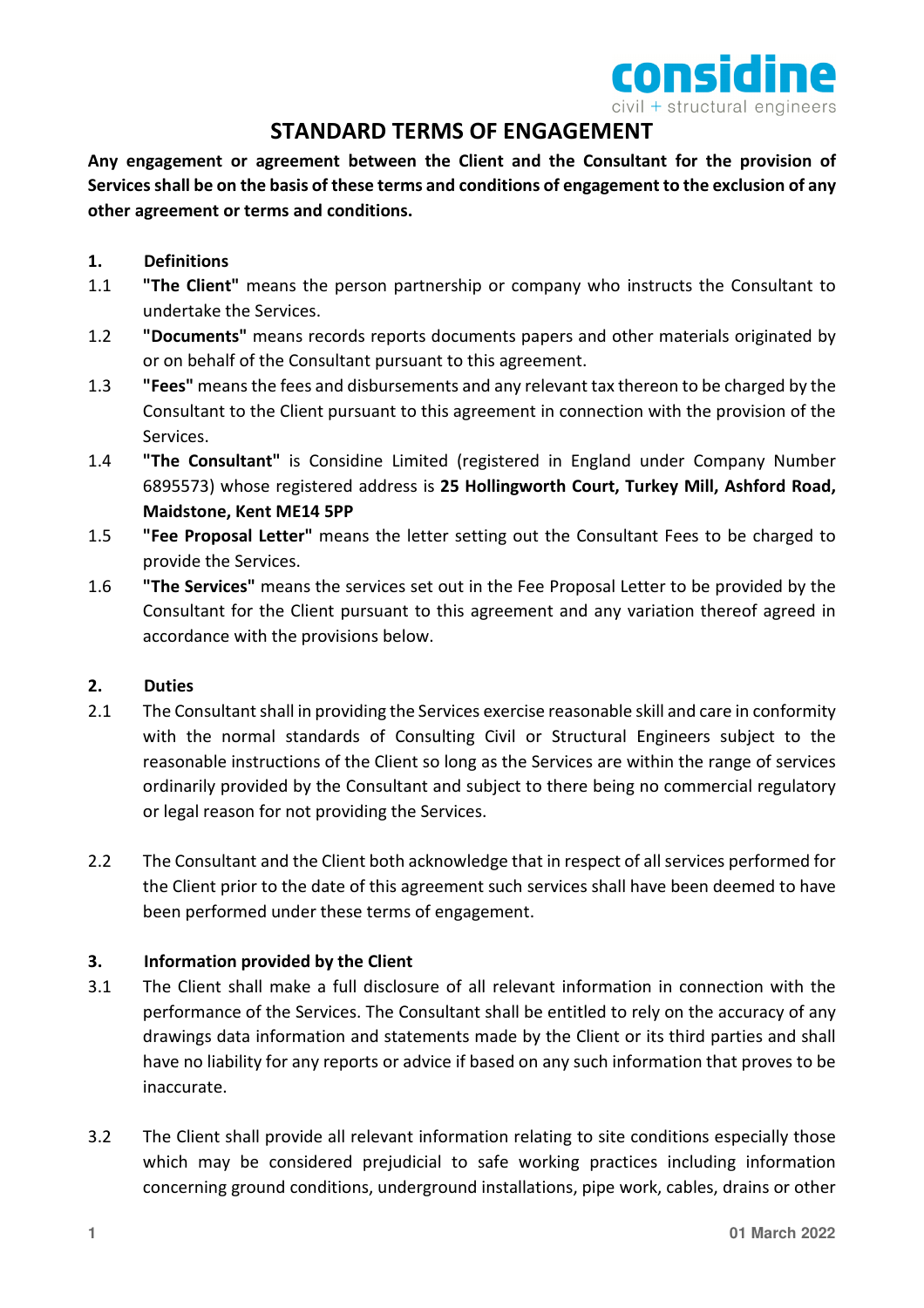

service media. Without prejudice to the foregoing the Client shall ensure that conditions of work on site are such as to enable the Consultant its employees and sub-contractors to carry out the Services and in particular without injury to any person or loss or damage to any property.

3.3 The Client shall observe and perform all its obligations under the Construction (Design and Management) Regulations 2015 or any amendment thereof and any other relevant statutes and bye-laws relating and maintain appropriate insurance for the duration of this Agreement.

# **4. Delay**

- 4.1 The Consultant shall use reasonable endeavours to carry out and perform the Services by the dates reasonably required having due regard to the Client and agreed in advance in writing by the Consultant.
- 4.2 The Consultant shall give reasonable notice in writing to the Client of any circumstances which make it impracticable for the Consultant to carry out any of the Services or carry them out in accordance with any previously agreed timetable. The Client shall agree to any reasonable request by the Consultant for an extension of any date or period if it appears to the Consultant that for reasons that were not apparent on commencement that an extension of time would be required in order to complete the Services, but so that there is no obligation on the Consultant to provide any work other than that already included in the Services. Where any such notice is given the Consultant will not be liable for any losses direct indirect or consequential suffered by the Client or any third party however occasioned arising out of delays in the performance of the Services.

# **5. Variations**

- 5.1 Any variation to the Services or to this Agreement proposed by the Client must be agreed in advance with the Consultant in writing including any adjustment to the Fee and/or timescale.
- 5.2 Where the Consultant is involved in the provision of additional services and/or expense unless otherwise agreed in writing the Consultant shall be entitled to additional fees calculated on a time basis or on such other basis as shall be agreed between the parties in writing. In such cases the Charge Out Rates as noted in Table 1 below will apply unless otherwise agreed in writing. Other expenses incurred will be charged at cost plus 15%.

| Director                  | £125 / hr   |
|---------------------------|-------------|
| Engineer / Technician     | £90/hr      |
| <b>Autocad Technician</b> | £60/hr      |
| Mileage                   | £0.50 /mile |

*Table 1 - Charge Out Rates*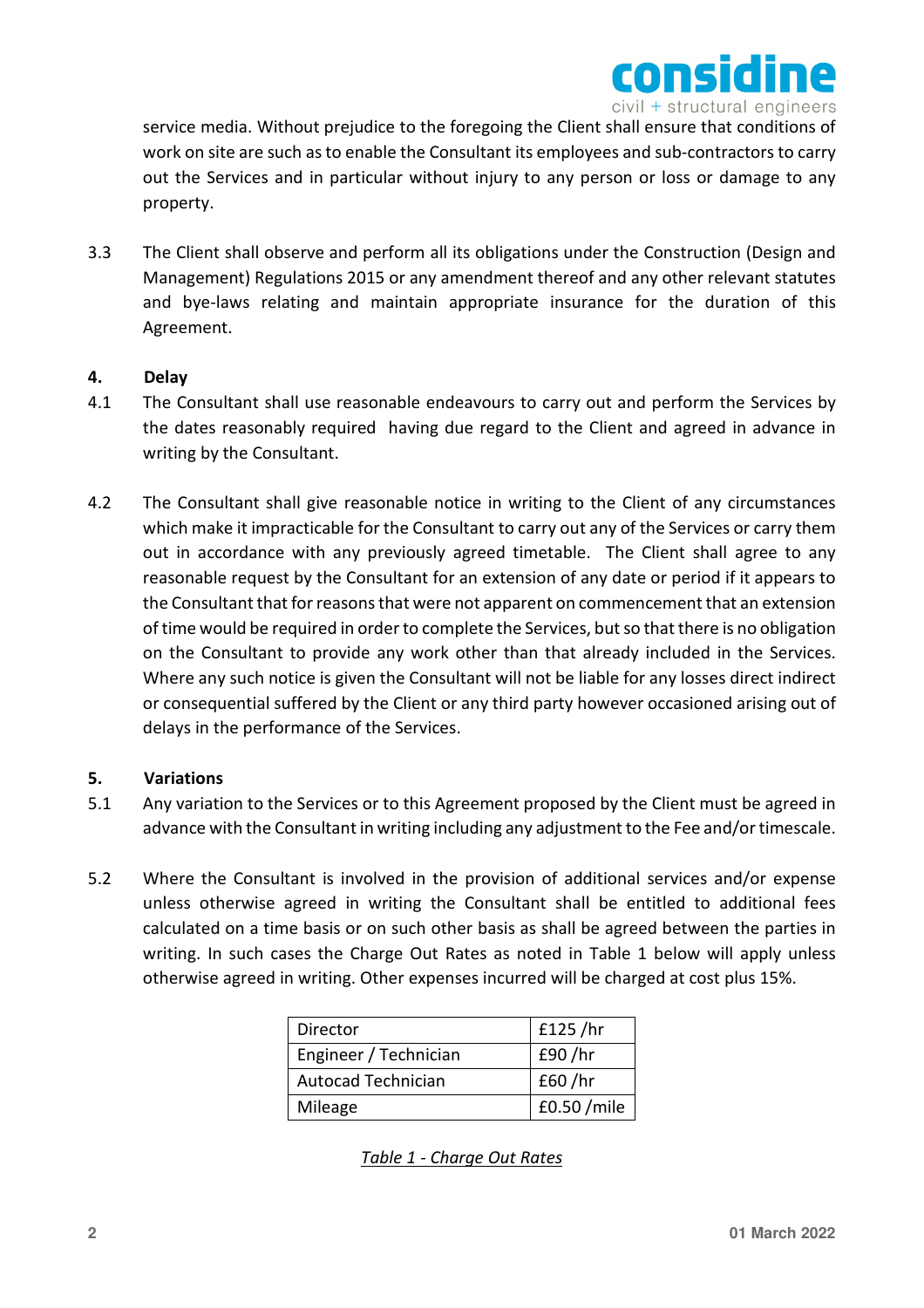

## **6. Invoices**

- 6.1 Unless otherwise agreed in writing, invoices shall be rendered monthly in arrears to cover fees on a percentage complete basis, determined by the Consultant, at the current scale rates together with any reimbursable costs and expenses associated with the Service. Invoices shall also include charges for sub-contractor services where applicable. The scale of rates will be amended annually on 1st April or more frequently at the discretion of the Consultant.
- 6.2 Payment is due 14 days from the invoice date and the Client shall not be entitled to defer or withhold payment on the grounds of any claim or counterclaim. All rights of set off which the Client may otherwise exercise or purport to exercise are hereby expressly excluded. Release of Construction Information will be subject to payment of invoice.
- 6.3 Where sums due are not paid in full by the due date the Consultant shall have the right to add interest at the rate of 5% per calendar month on unpaid fees from the date payment is due until the date of payment and to charge any reasonable expenses incurred associated with collection of fees and interest including but without limitation legal costs court fees and collection agency fees.
- 6.4 If the Consultants account is 30 days or more overdue in addition to any other rights or remedies the Consultant reserves the right to suspend the Services without liability until such time as all outstanding amounts are paid in full.
- 6.5 Where the Client is also a consultant, or reliant on Third Party funding, the payment of The Fees cannot be subject to payment of their fees, or funding, for the project i.e. "pay when paid".
- 6.6 **CYBERCRIME ALERT: BEWARE OF FRAUDSTERS REMAIN VIGILANT -** Please be aware that there is a significant risk posed by cyber fraud, specifically affecting email accounts and bank account details. PLEASE NOTE that our bank account details WILL NOT change during the course of a transaction, and we will NOT notify you of a change of our bank details via email. Please be careful to check account details with us in person if in any doubt. We will NOT accept responsibility if you transfer money into an incorrect account. **IF YOU ARE ADVISED THAT OUR BANK DETAILS HAVE CHANGED – DO NOT SEND ANY MONEY AND PLEASE CONTACT OUR MAIDSTONE OFFICE IMMEDIATELY**

### **7. Professional Indemnity Insurance**

7.1 The Consultant currently holds professional indemnity insurance cover with a level commensurate with their responsibilities arising from the overall conduct of their business, with limitations outlined in Section 8.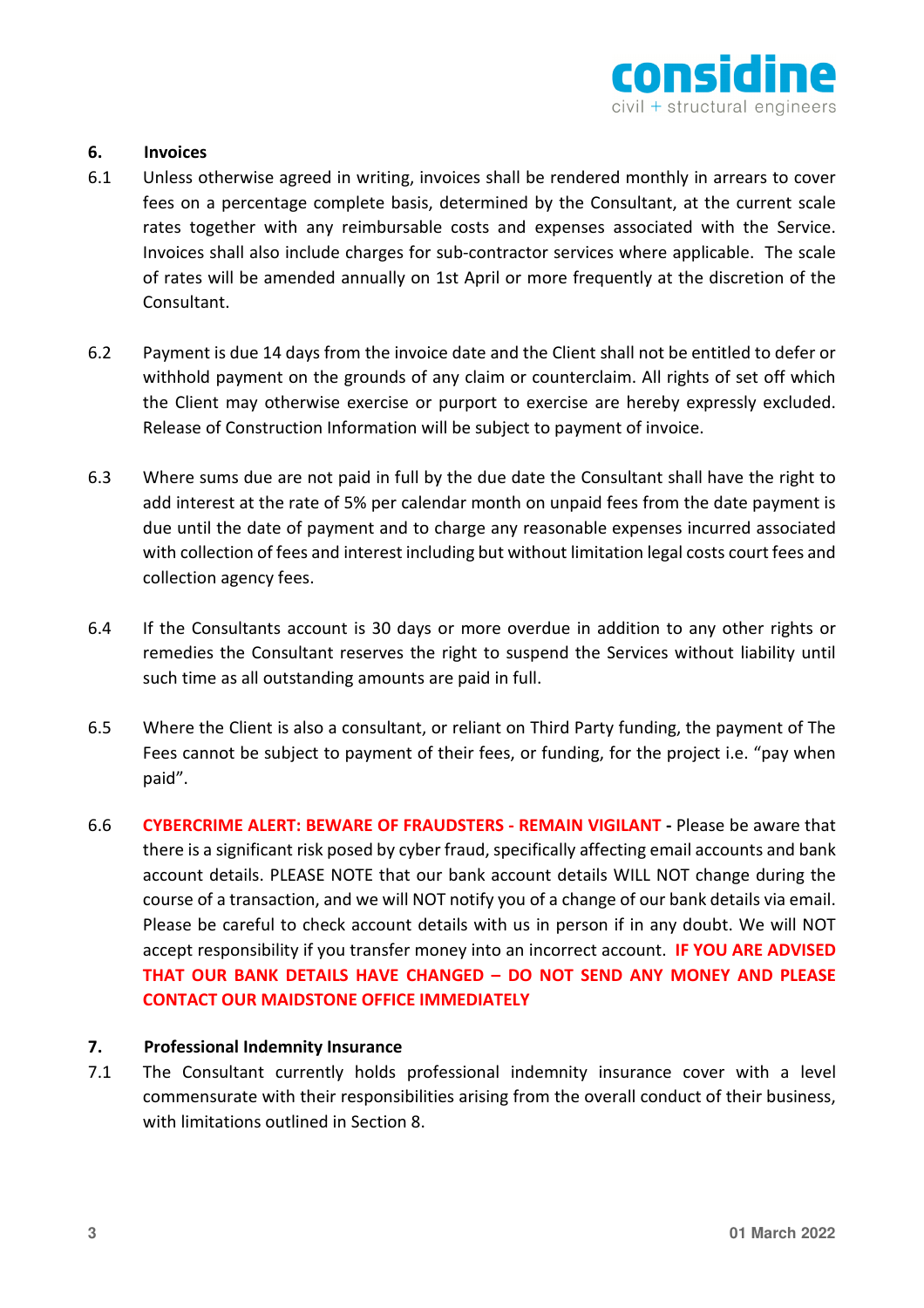

7.2 The Consultant shall use reasonable endeavours to maintain such insurance for a minimum of 6 years from the date of the completion of the Services provided that such insurance is available to the Consultant at commercially reasonable rates and terms throughout this period.

# **8. Limitation on Liability**

8.1 **Financial Cap -** Notwithstanding anything to the contrary in this Agreement, the liability of the Consultant under or in connection with this Agreement whether in contract or in tort, in negligence, for breach of statutory duty or otherwise (other than in respect of personal injury or death) shall not exceed in aggregate the sum of one million pounds (£1,000,000).

If no amount is inserted above, the liability of the Consultant shall not exceed in aggregate a multiple of ten times the total of the fees payable to the Consultant by the Client in respect of the Services.

### 8.2 **Pollution, Contamination and Asbestos Exclusion**

Notwithstanding anything to the contrary in this Agreement and without prejudice to any provision in this Agreement whereby liability is excluded or limited to a lesser amount the Consultant is not responsible under this Agreement or otherwise for:

- i. advising as to the actual or possible presence of pollution or contamination or as to the risks of such matters having occurred, being present or occurring in the future (herein called "pollution and contamination matters"); and/or as the case may be
- ii. advising on matters that wholly, partly, directly or indirectly arise out of or result from asbestos (including without limitation the costs of testing for, monitoring, abatement, mitigation, removal, remediation or disposal of any asbestos or product or waste that contains asbestos) (herein called "asbestos matters"); and/or as the case may be

and the liability of the Consultant under or in connection with this Agreement whether in contract, in tort, in negligence, for breach of statutory duty or otherwise (other than in respect of personal injury or death) for any claim that may arise out of or in connection with pollution and contamination matters, and/or asbestos matters as the case may be is excluded.

### 8.3 **Fire Safety Liability**

Without prejudice to any other provision of this Agreement, the Consultant shall have no liability whatsoever or however so arising in respect of any claim, losses, liability, cost, expenses or other costs directly or indirectly arising out of or in connection with:

- (i) the combustibility, fire protection performance, fire resistance and/or fire retardant characteristic of any external cladding or roofing systems;
- (ii) any internal fire protection systems; and/or
- (iii) any aspect of the fire safety or fire performance of a building or structure.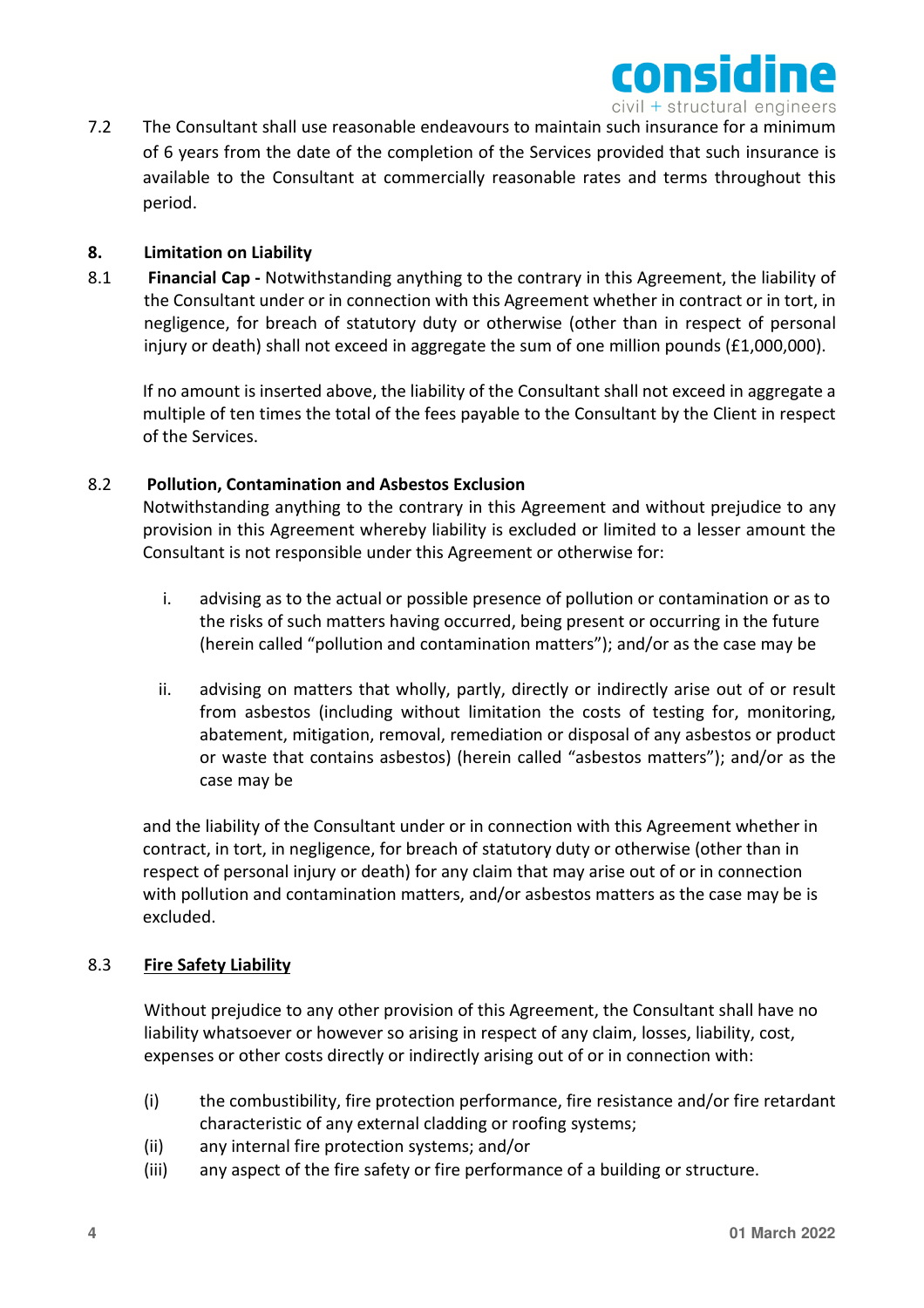

- 8.4 No action or proceedings under or in respect of this Agreement whether in contract, in tort, in negligence, for breach of statutory duty or otherwise shall be commenced against the Consultant after the expiry of 6 years from the date of completion of Services or the termination of the Services if earlier.
- 8.5 Further and notwithstanding anything to the contrary contained in this Agreement and without prejudice to any provision in this Agreement whereby liability is excluded or limited to a lesser amount, the liability of the Consultant, if any, for any loss or damage ("the loss or damage") in respect of any claim or claims shall not exceed such sum as it would be just and equitable for the Consultant to pay having regard to the extent of the Consultant's responsibility for the loss or damage and on the assumptions that:
	- (i) all other consultants and advisers, contractors and sub-contractors involved in the Project shall have provided contractual undertakings to the Client on terms no less onerous than those set out in this Agreement in respect of the carrying out of their obligations in connection with the Project; and
	- (ii) there are no exclusions of or limitations of liability nor joint insurance or coinsurance provisions between the Client and any other party to the Project and that any such other party who is responsible to any extent for the loss or damage is contractually liable to the Client for the loss or damage: and
	- (iii) all the parties referred to in (i) above, have paid to the Client such proportion of the loss or damage which it would be just and equitable for them to pay having regard to the extent of their responsibility for the loss or damage.
- 8.6 Unless otherwise agreed in writing the Services are performed exclusively for the Client. No liability will be assumed for any interest in or reliance on the Services by any third party.
- 8.7 To the maximum permitted by law the Consultant shall not have any liability to the Client for any lost profits, loss of use, cost of procurement of substitute services or any special indirect punitive or consequential damages however caused whether in contract tort or any theory of liability and whether or not the Consultant has been advised of the possibility of such damage.
- 8.8 To the maximum permitted by law any implied terms and warranties are excluded.
- 8.9 To the maximum permitted by law no claims shall be against the officers, employees of the Consultant.
- 8.10 If due to force majeure or any other circumstances beyond its control the Consultant is or is likely to be unable to perform a material obligation or is or is likely to be delayed or prevented from performing its obligations under this Agreement the Consultant shall be relieved from liability under or in connection with this Agreement.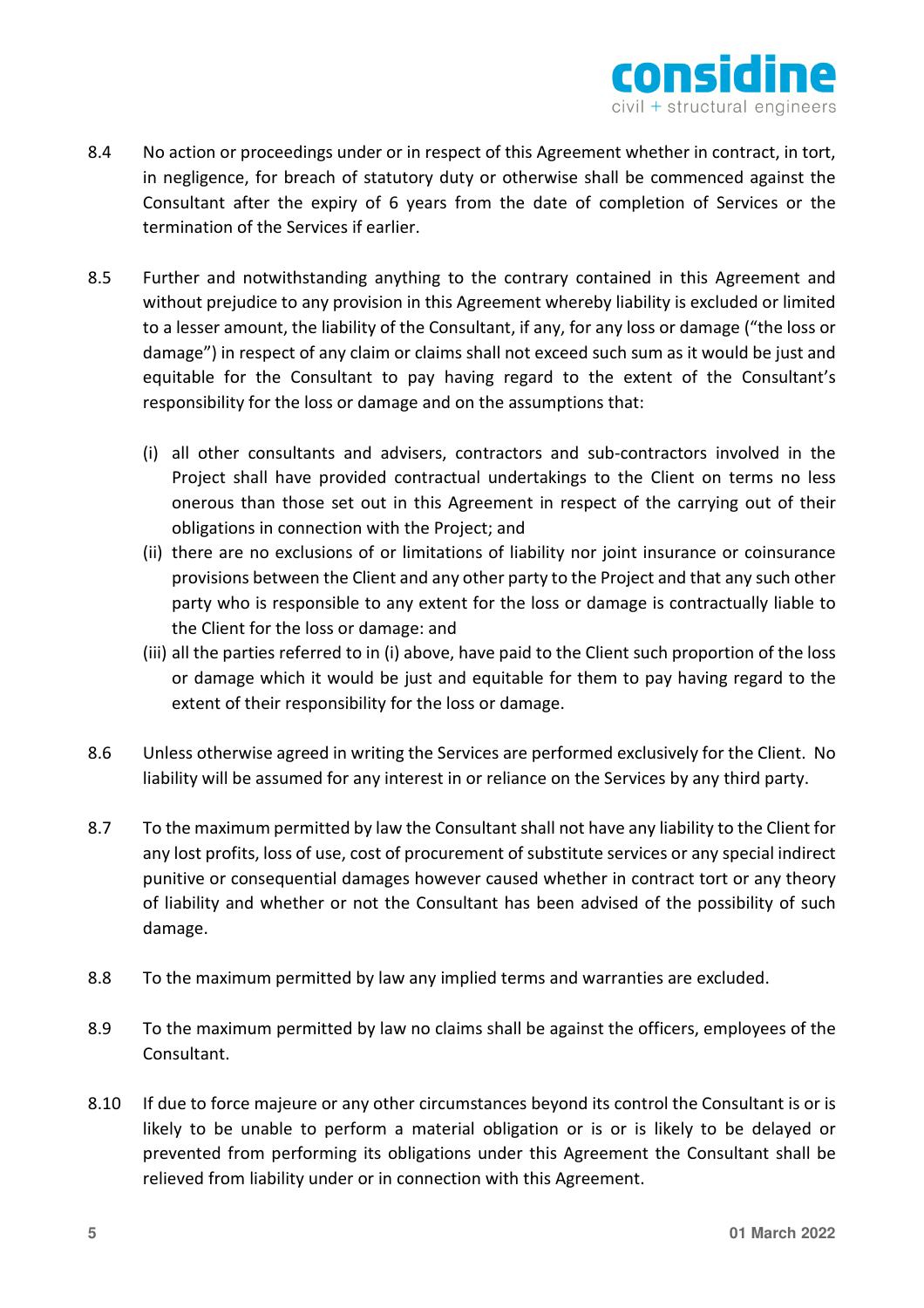

# **9. Confidentiality**

9.1 Save as may be necessary for the proper performance of the Services or as otherwise compelled by law or regulatory authority neither party shall not disclose to any third party, other than their officers, employees professional advisors and consultants and other agents, any information arising out of the Services which is reasonably designated as confidential by the other. Such confidential information shall not include information, which is or becomes public (other than by breach of these terms), was known to the other party before this agreement, or is independently developed by or becomes available to the other party.

### **10. Intellectual Property Rights**

- 10.1 Copyright in the Documents prepared by the Consultant in connection with the Services shall remain vested in the Consultant but provided full payment has been made for the Services the Client may upon written authorisation by the Consultant have a transferable licence for the whole period for which copyright is to subsist without payment of any further fee to use the Documents for the purposes for which they were provided
- 10.2 The names "Considine" or "Considine Limited" shall not be used for advertising or other promotional purposes by the Client without the prior written consent of the Consultant.
- 10.3 The Consultant shall not be liable for any use of the Documents for any purpose other than that for which the same were intended.

### **11. Suspension and Termination**

- 11.1 The Client may at any time by giving not less than 30 days notice to the Consultant require the Consultant to suspend performance of the Services. Unless otherwise agreed, and subject always to the provisions of this Clause below, the Client shall give the Consultant not less than 14 days notice of its desire to have the Consultant resume performance of the Services. The Consultant shall be under no obligation at that stage to continue the Services for the Client or to adhere to any timescale or fee previously agreed.
- 11.2 If the Client is in breach of any of its obligations under this Agreement and such breach remains unremedied for 14 days after notice thereof has been given to the Client, the Consultant may forthwith suspend the performance of the Services until 14 days after such time as the breach is remedied.
- 11.3 In the event of any suspension of the Services pursuant to Clauses 11.1 or 11.2, the remuneration of the Consultant and the time-scale for performance of the Services shall be adjusted to such extent as is fair and reasonable to take account of the disruption caused by the suspension, and the Fee Schedule shall be modified accordingly.
- 11.4 The Client may at any time by giving not less than 30 days notice to the Consultant terminate the Consultant's engagement.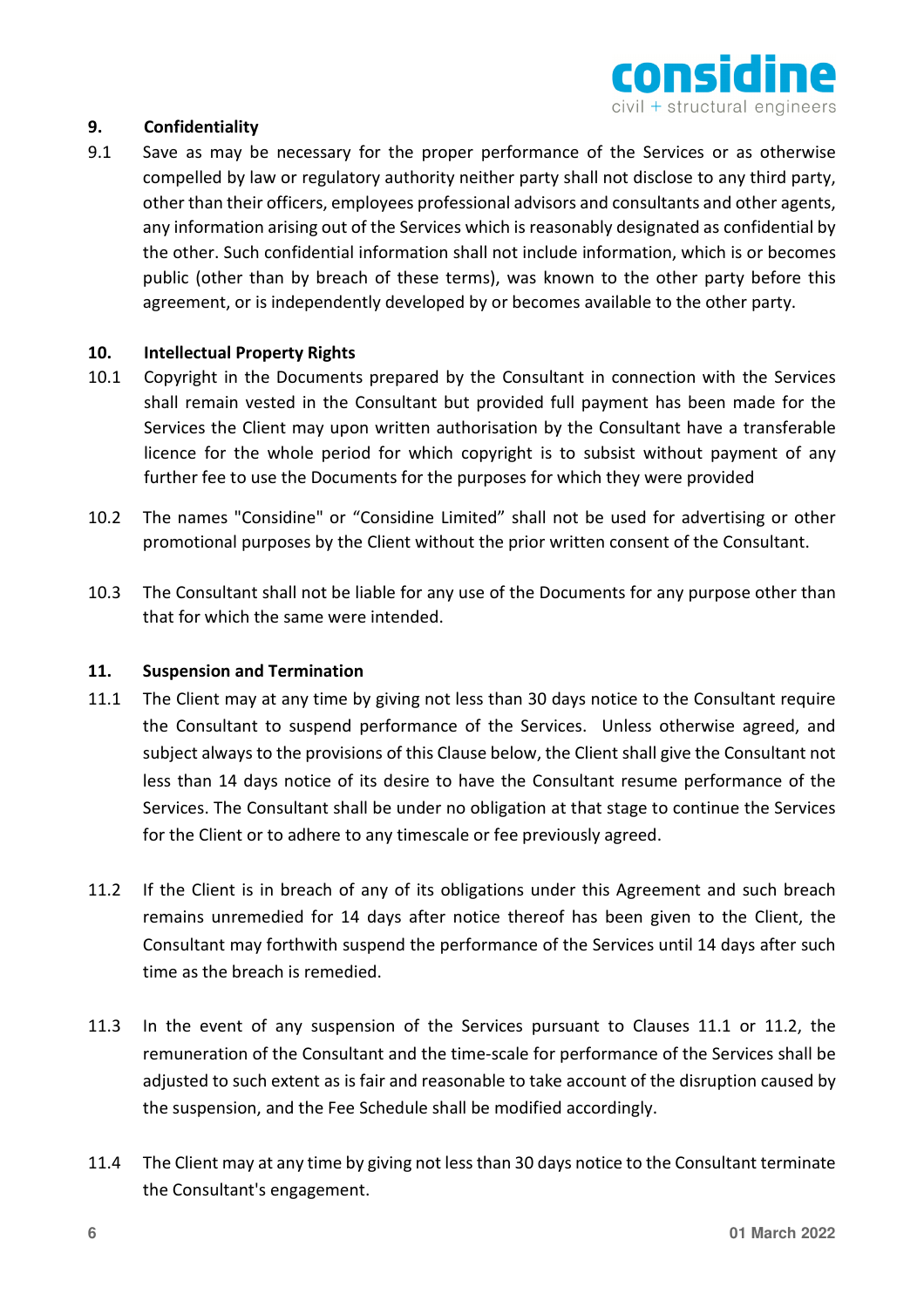

- 11.5 The Consultant may terminate this agreement forthwith by notice to the Client in the event of a material breach by the Client of its obligations under this Agreement which is irremediable or, where remediable, which the Client shall have failed to remedy within 14 days after receiving notice specifying the breach and requiring its remedy.
- 11.6 Either party may terminate the Consultant's engagement forthwith by notice to the other if the other ceases to trade or enters into liquidation whether voluntarily or compulsorily (other than for the purposes of amalgamation or reconstruction) or compounds with its creditors or has a receiver, administrative receiver, administrator, nominee, supervisor or similar officer appointed over all or any of its assets or its undertaking or any part thereof or if any action, petition, application or proceeding is initiated or resolution passed relating to any of the aforementioned matters.
- 11.7 If any suspension of the Services lasts for one month or more, the Consultant shall be entitled to terminate its engagement forthwith by notice to the Client.
- 11.8 Any termination of the Consultant's engagement shall not prejudice or affect any rights or remedies accrued prior to or in consequence of the termination.
- 11.9 On any termination of the Consultant's engagement, the Consultant shall be entitled to payment for all services performed and costs incurred up to the date of termination on the basis set out in the Fee Proposal Letter and any costs which the Consultant is contractually obligated to incur notwithstanding the termination, and for taking such steps as reasonably necessary to bring to an end the Services. Save where termination arises because of the Consultant's default or insolvency (or similar grounds referred to in Clause 11.6), the Consultant shall, in addition to payment pursuant to this Clause, be entitled to reasonable compensation for the termination of its engagement.
- 11.10 The Consultant may upon the occurrence of any circumstances beyond the control of the Consultant (which for the avoidance of doubt includes any pandemic and/or epidemic) ("Force Majeure") which prevents or significantly impedes the performance of the Services, without prejudice to any other remedy and upon the giving of not less than [four weeks'] Notice, suspend for a period of up to [twenty-six weeks] the performance of the Services in respect of all or part of the Services affected. For the avoidance of doubt, the Consultant shall not be in breach of this Agreement and shall have no liability under or in connection with this Agreement as a result of i) any act, omission, or default ii) any failure to perform the Services in accordance with this Agreement and/or iii) any prolongation or delay to the Services, to the extent it is caused or contributed to by any Force Majeure.